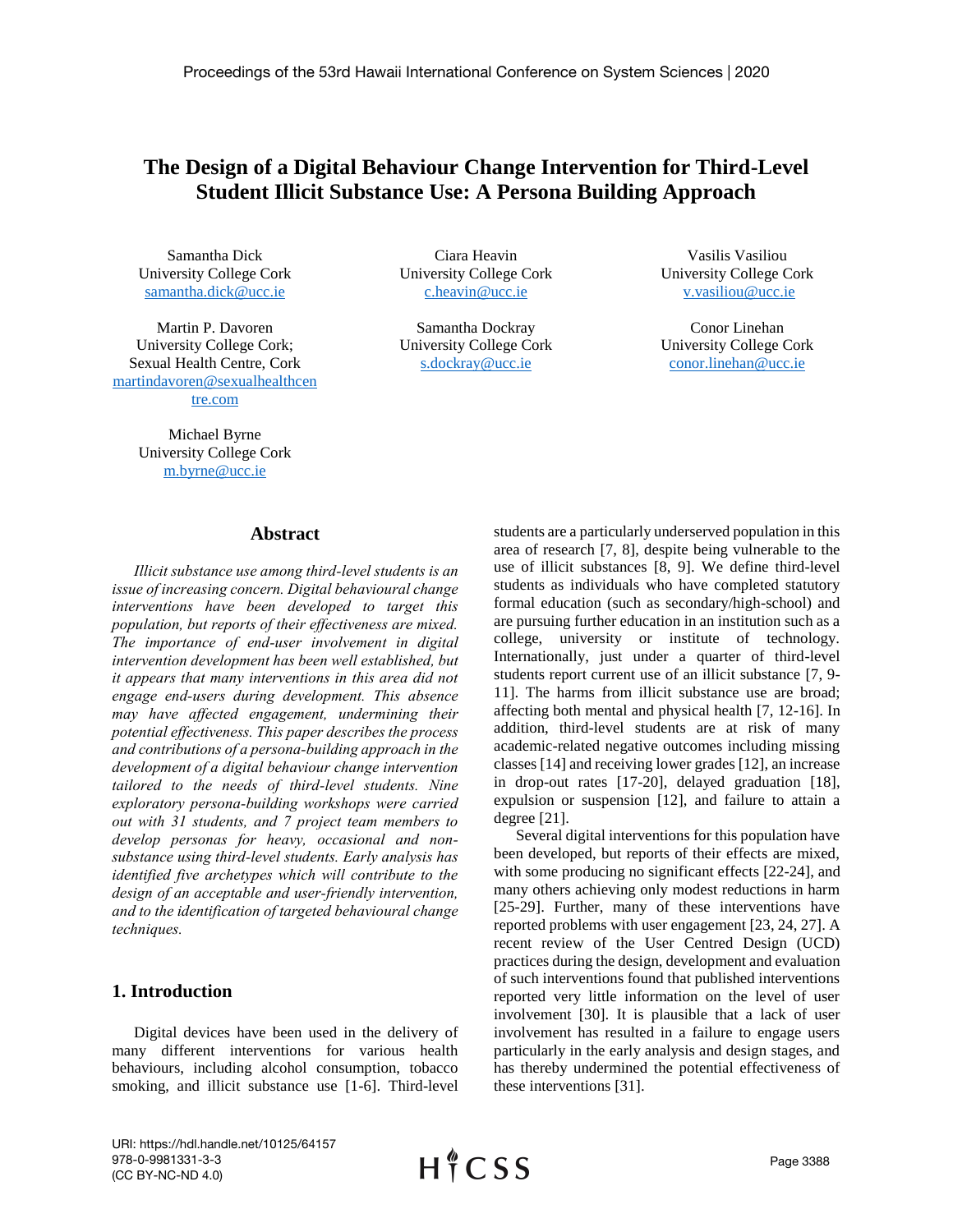There is a considerable body of evidence highlighting the importance of end-user involvement in the design of digital interventions [31-33], but the application of this use is not evident in the published reports of these interventions. The UCD process aims to analyse the needs, desires and limitations of the end user, in order to capture the assumptions about user behaviour and embody them in the intervention prototypes [33]. Persona building is one aspect of the UCD methodology which attempts to capture user's expectations, prior experiences and anticipated behaviours, leading to an understanding of how they think, feel and behave [33]. This understanding enables interventionists to identify with, and to meaningfully communicate with the target user [33]. By incorporating specific user profiles tailored to the population, interventions can increase user motivation through carefully selected behaviour change techniques, to maximize the formation of targeted behaviour changes [34, 35]. Persona's move us past "users" to thinking about designing for real people, structuring usercentred thinking, and allow for the prioritisation of user needs when faced with digital design decisions [36]. Despite its benefits, this methodology may be underutilised [37]. Ensuring that the entire development team are involved in the creation of personas with endusers can contribute to solving this issue [38].

The "My Understanding of Substance-use Experiences" (MiUSE) project aims to develop an information systems (IS) artefact, a digital harm reduction intervention, for illicit substance use in thirdlevel students which is usable and acceptable to this population. This will be achieved by embracing an interdisciplinary approach, including Information Systems, Health Psychology, and Public Health, to intervention design, development and evaluation [39].

Phase 1 outlined in this article presents a systematic UCD approach allowing the user to inform all stages of the design and development; including the content (i.e. behavioural change intervention), design (i.e. IS artefact features), implementation, and evaluation. The persona building approach will be used to develop archetypes that represent the target users of this digital intervention to guide IS artefact design decisions. To ensure full utilisation of the persona data, the archetypes developed from the personas will serve as a useful proxy when identifying and tailoring the behavioural change techniques, using the Behaviour Change Wheel framework (BCW) [40]. The BCW is a multi-stage process-based guide that employs a systematic evidence synthesis to understand the behavioural problem and identify appropriate behavioural change techniques (BCTs) [41]. The description and analysis of how BCTs are selected and implemented in a digital intervention, providing information about the theoretical basis, functionality and software interface, is often absent from the relevant literature. Thus, the use of the BCW is becoming an important ally for any behaviour change system developer [42]. It forms the basis of the intervention development, identifying intervention functions such as education, persuasion, incentivisation or restrictions [40], thereby linking specific therapeutic mechanisms to treatment outcomes [43].

## **2. Methodology**

During phase one of the development of this IS artefact, a number of exploratory workshops were carried out with student participants and an expert group of academic and clinical staff. Further evaluative workshops will be carried out during phase two of the



**Figure 1. The three-step workshop process**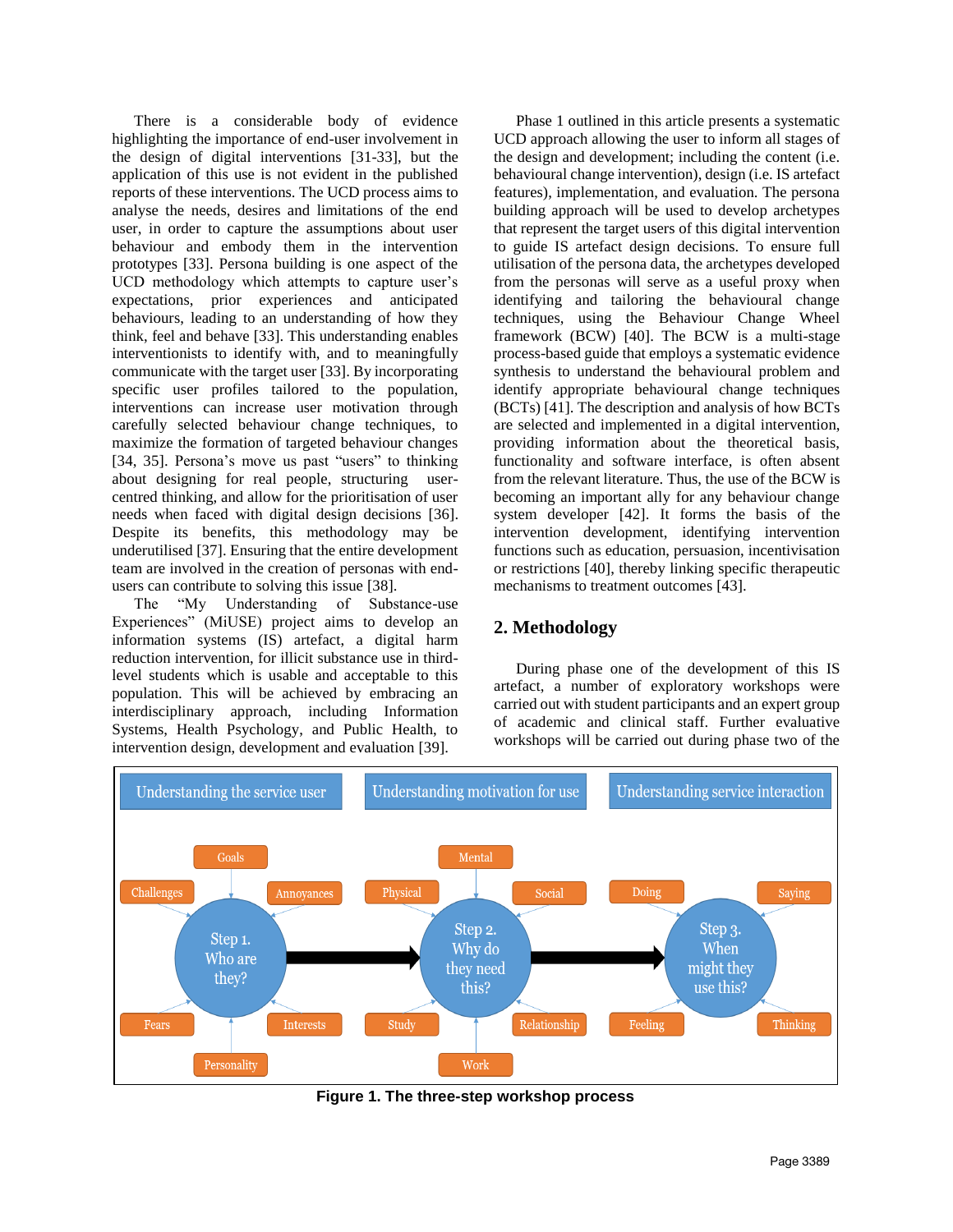development in order to inform the intervention design. This research study was approved by the Social Research Ethics Committee and University College Cork.

During phase one, exploratory workshops were conducted with university students and the project team. The workshops were advertised in December 2017 through in-class presentations delivered by the research team, and via the Student's Union social media accounts, which allowed students to sign up for the workshops. A total of 112 students expressed an interest in the workshops and they were contacted separately to outline further details of the workshops. Following this, 31 students responded and gave consent to participate in the workshops.

#### **2.1. Exploratory workshops**

A series of 8 workshops were conducted with 31 students between December 2017 and February 2018 to build an understanding of the service user, their motivations for use, and potential service interaction scenarios, using a UCD persona building approach [33]. This was achieved in a three-step process as illustrated in Figure 1.

Step 1: Developing an understanding of the service user: workshop participants were presented with three fictional users; a) Martin, who has never used drugs, b) Jane, who uses drugs occasionally, and c) Stephen, who uses drugs regularly. Participants were provided with a persona building template and asked to build up each persona based on their 1. Demographic information, such as age, living arrangements, and relationship status, 2. Personality traits, such as anxiety levels and happiness, 3. Interests, including TV and music interests, phone apps and spare time activities, 4. Money spending behaviour, and what they would do with a financial surplus, 5. Day to day challenges and annoyances, 6. Biggest goals and fears for the next 12 months, 7. Typical routine for a night out.

Step 2: Understanding the motivation for service use: workshop participants were asked to consider the wider aspects of their persona's life and how their relationship with substances might interfere with areas of their life including; mental and physical health, relationships, and work or study.

Step 3: Understanding the service interaction scenarios: workshop participants used the format of a short story to describe the events leading up to the recognition of a need or concern of their persona. Participants were encouraged to use an empathy map format when telling their story, describing what their persona is doing, saying, thinking and feeling.



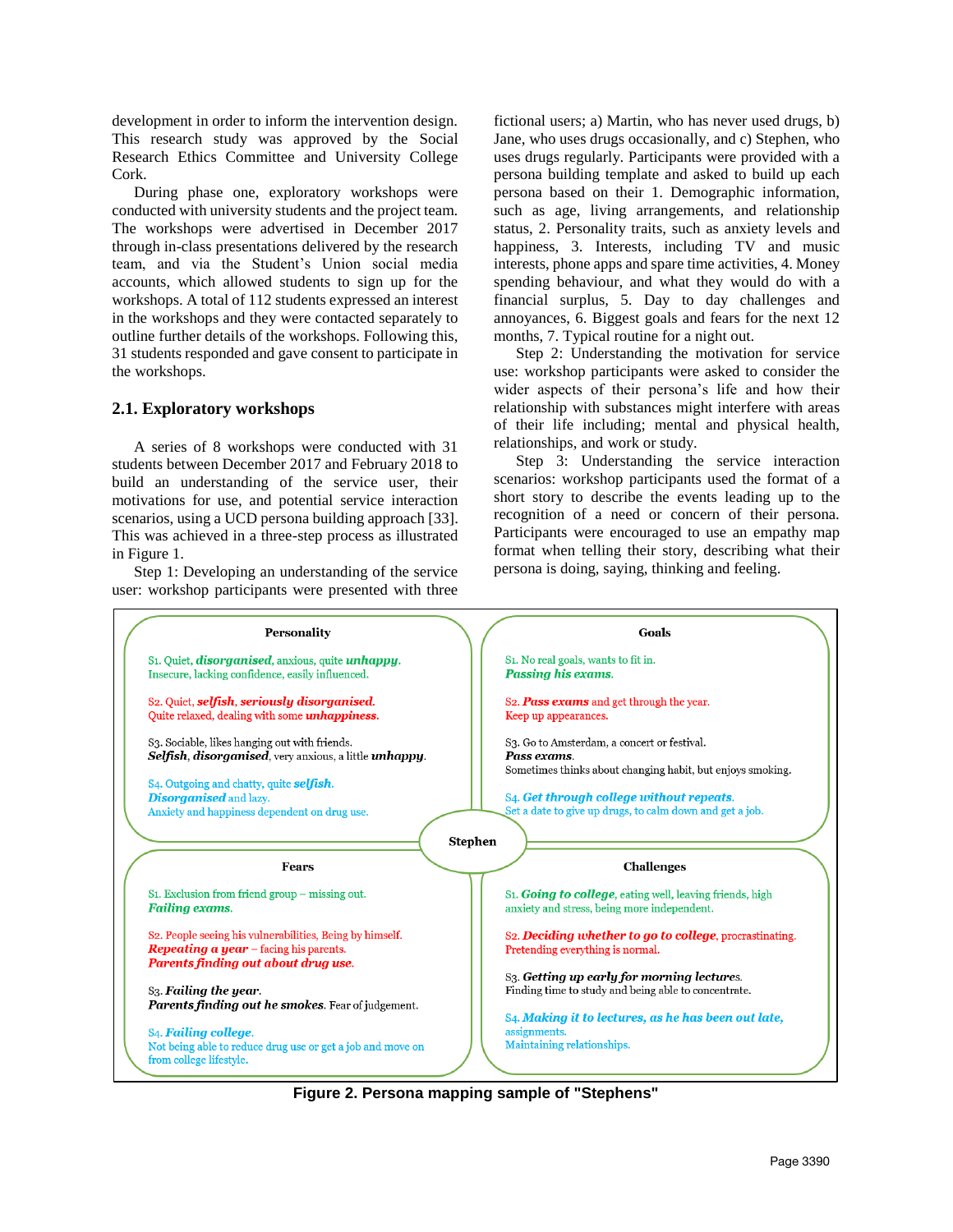In order to strengthen the rigour of the process, an additional workshop was conducted with the project team ("Expert Group"). The research team consists of academic and clinical staff who both have regular contact with students and possess a unique insight of their behaviours and needs. A half-day workshop was held in February 2019, where the team built personas for Martin, Jane, and Stephen, in an identical process to the student workshops.

#### **2.2. Data analysis**

The persona templates and participant notes were digitalised, and the workshop recordings were transcribed verbatim. Digital recordings were deleted after transcription. The notes, templates and audio recording from step one of the workshop process were combined to create detailed persona descriptions. Two members of the research team undertook a comprehensive open coding process to identify themes from the personas. These themes were mapped onto a ten-item matrix, which highlighted characteristics and patterns between the personas. The matrix expanded on the persona template and included; 1. Demographic information, such as age, course of study, living arrangements, 2. Personality traits, such as anxiety levels and happiness, 3. Interests, including TV and music interests, phone apps etc., 4. Behavioural patterns, such as money spending and spare-time activities 6. Goals and fears for the next 12 months, 7. Day-to-day challenges, 8. Annoyances, and 10. A typical social routine. Figure 2 presents a sample of the mapping process for the "Stephens," and the emergence of common themes between each persona.

Once this mapping was complete, a half-day analysis workshop took place with the entire project team in March 2019. The team worked in groups to identify similarities and differences between the characteristics of each persona. This was followed by an in-depth group discussion of the identified characteristics until a consensus was reached on the emerging archetypes. The unique characteristics of each archetype will be used to identify behavioural change components which can be targeted to the end-users, using the BCW framework [40].

### **3. Preliminary analysis**

Preliminary analysis of the first step of the exploratory workshop data has identified five emerging archetypes, who vary in their level of substance use, and their needs, desires and limitations. These archetypes will be used as initial representatives of the target student population when selecting and tailoring the

behavioural change components of the digital intervention.

#### **3.1. Heavy substance users – the "Approval Seeker" and the "Pleasure Seeker"**

*"He smokes joints as if it was nothing, he's so used to it… just before heading out, they all drop bombs of MDMA" (W1).*

Five heavy-using personas were developed over the course of the workshops. They are likely be living with friends in a shared rental house, *"where there's no [campus] security"* (W1), post-first year *"into the run of things a bit more, settled"* (W4), and enrolled in a course with a low number of contact hours. They are likely to be very disorganised and quite selfish, as well as dealing with anxiety and unhappiness. In addition, relationships with family, peers and romantic partners are likely to be strained. Goals are short-term and predominantly academic based, *"his first goal is just to pass his exams, and that's the furthest away goal he has"* (W2). Prominent challenges for them are mainly academic, including procrastination *"getting up early in the morning, because he was up the night before"* (W5), and maintaining a pretense of normality *"he goes to the gym… to maintain an aspect of normality"* (W4). Identified fears are academic failure, social exclusion or judgement from others *"they know that people don't approve"* (W4), families discovering substance use *"more of a fear than being caught by the police"* (W4), and exposing vulnerabilities to peers.

In addition to the common characteristics, several unique characteristics emerged, identifying two distinct archetypes. The first, the "Approval Seeker," likely has a quiet personality, and uses substances as an instrument in social situations *"social doping"* (W5), or as a way of fitting in *"he's trying to be cool, going with the motions"* (W2). The second, the "Pleasure Seeker," is outgoing and prioritises their substance use over other aspects of their lives. Despite the heavy use of these archetypes, several participants identified potential triggers for change regarding their substance use, *"he wants to fix it, but also wants to smoke up, he's in between"* (W5). *"After a big night out… realisation, regret, was it worth it?"* (W4*); "In the back of his head he knows that he needs to cut down on his drug taking over the next year"* (W1), *"he knows that he's conforming a little bit and that he needs to branch out from the lads… he's afraid to be left out"* (W2).

### **3.2. Non-substance users – the "Health Enthusiast"**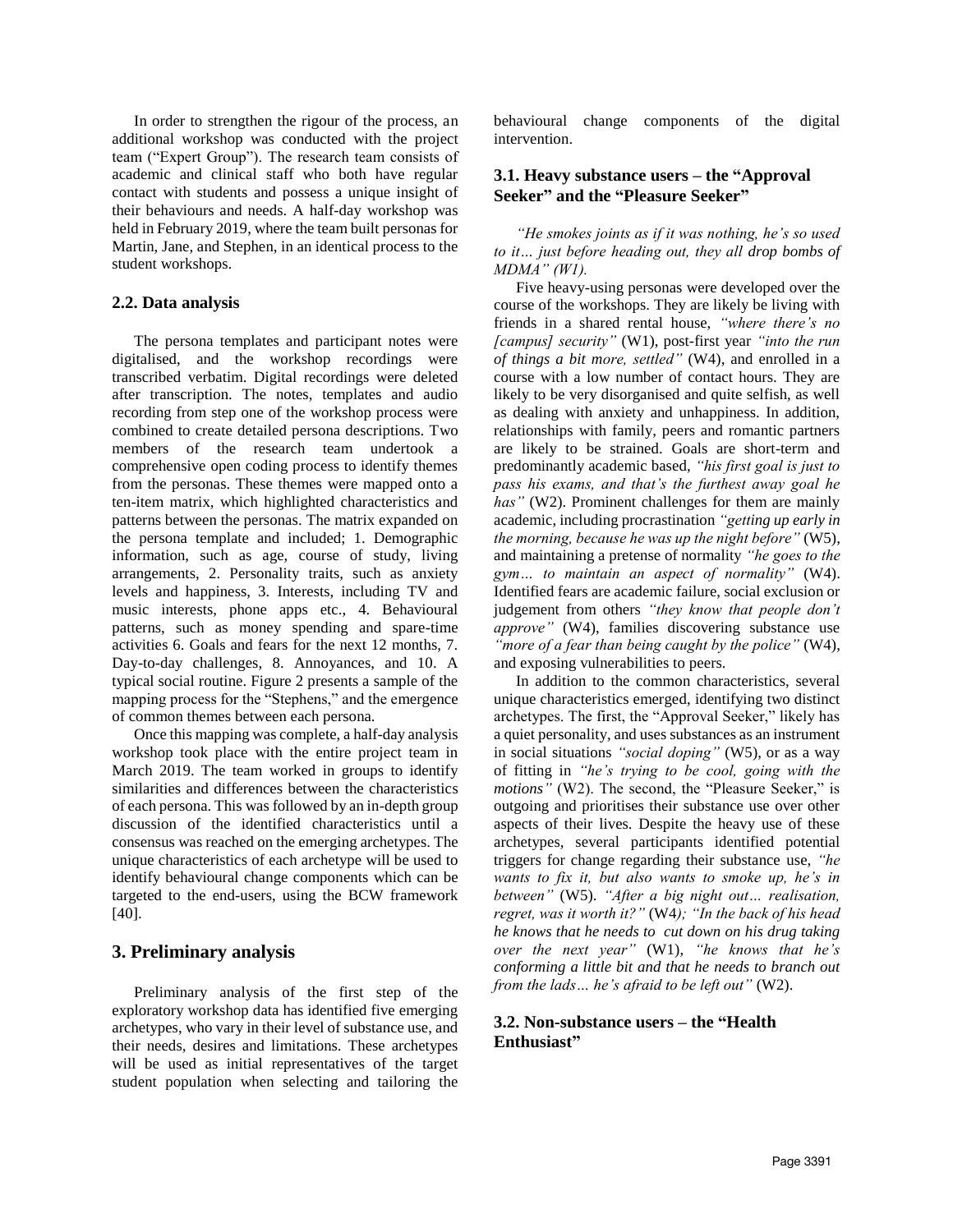*"Takes his health and fitness so seriously, that's why he doesn't do drugs"* (W2).

Two abstaining personas were developed over the course of the workshops. This persona is likely to have a lot of routine in their life, likely involved in a sport or hobby with a strong health or fitness focus. They are organised, considerate and generally happy, with several well-focused, future-oriented goals. Major fears include academic or professional failure *"finds the academic thing a bit challenging… prioritising sport over lectures"* (W7), and not having enough time for hobbies. Their social routine is likely to be alcohol oriented, involving heavy binge-sessions and *"competitive drinking"* (W7). He is often exposed to substance using peers, and gets annoyed by their use *"he's still living with college friends, he's annoyed that they're not getting their stuff together"* (W2). No unique characteristics were identified between the two abstaining personas, thereby forming one distinct archetype, the "Health Enthusiast".

#### **3.3. Occasional substance users – the "High Achiever" and the "Social Butterfly"**

#### *"I think she's just taking drugs because everyone else is taking them"* (W2).

Four occasional using personas were developed over the course of the workshops with many similarities. They are likely to be very confident and social, mostly content with life *"she's doing alright"* (W6). They are likely to have stable, positive relationships with others and be quite appearance orientated, with a strong social

life *"she likes to be seen out"* (W2). Goals are both academic and social, representing milestone events; such as going on a holiday with friends or going abroad in the summer. Balancing all aspects of life are likely to be a challenge, they are competitive and performative. Fears include academic failure and the disappointment or disapproval of parents *"she's not a drug user in her mind, she wouldn't want the stress and disappointment of her parents"* (W6). Substance use is likely to occur in social settings with friends, and may be influenced by the social context *"if she was at a house party and it was easily available to her. She wouldn't be actively seeking it"* (W3). They may engage in occasional social marijuana smoking, or the sharing of MDMA with friends during a night out.

Several unique characteristics emerged between the occasional user personas, representing two distinct archetypes. The "High Achiever" is quite disorganised and anxious but very future-focused and wanting to do well in college *"she wants a 1H"* (W6). The "Social Butterfly" is more relaxed and organised, and less concerned about academic success, *"she's in college to have a good time"* (W3). Figure 3 presents an overview of the five emerging archetypes.

# **4. Discussion**

This study utilised a persona-building methodology [33] to develop archetypes representing the target users of a digital behaviour change intervention for third-level student illicit substance use. Initial analysis of the persona workshop data has uncovered five distinct



**Figure 3. Overview of emerging five user archetypes**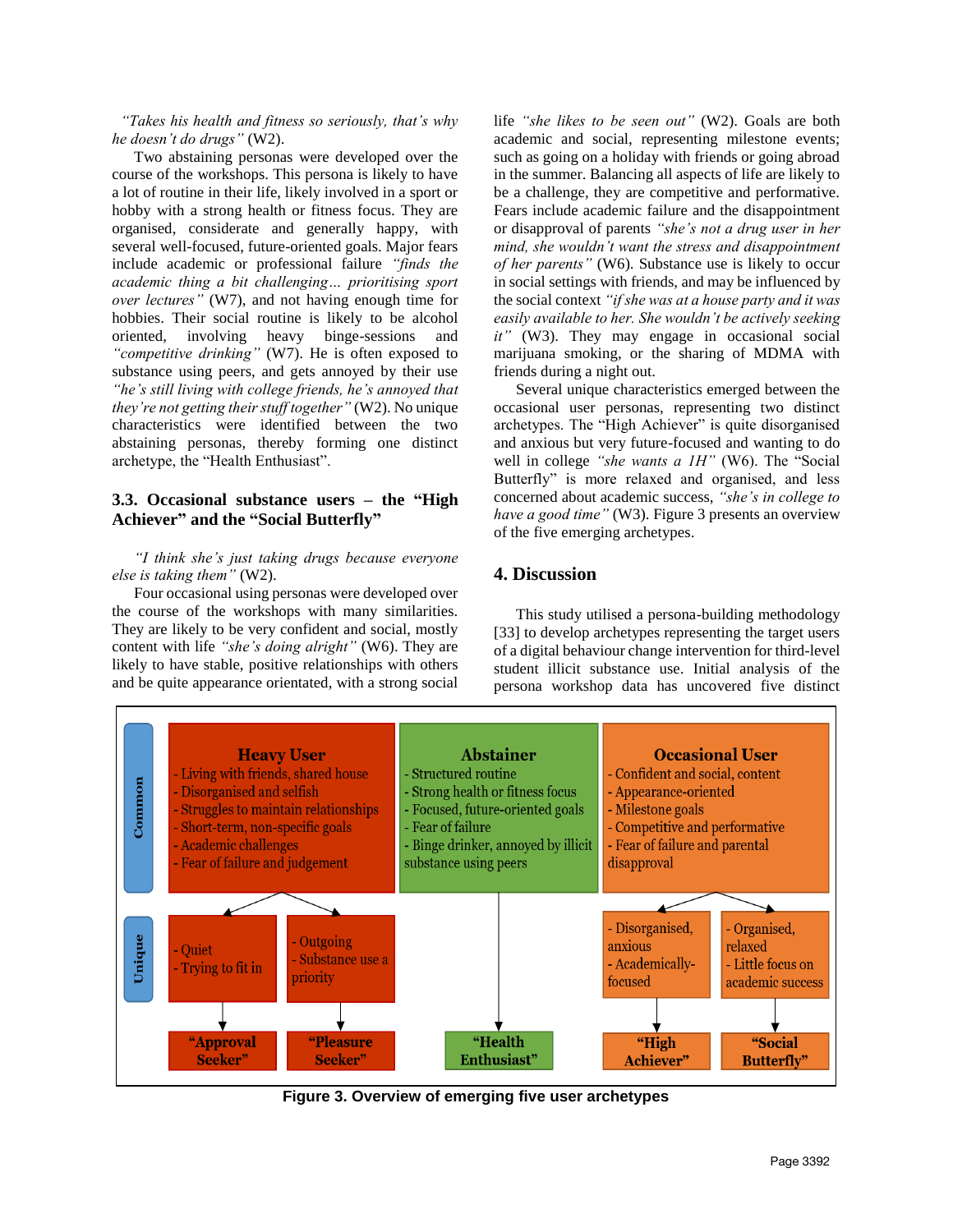archetypes, differing in their level of interaction with substances, and their personal motivations for changing and reducing harm from illicit substance use. Each archetype has a number of unique intervention delivery targets, which will be used to ensure that the intervention is relevant and acceptable to them. Further, the archetypes can be used in the tailoring and personalisation of the intervention content. This early analysis provides an indication of the potential intervention components which may be effective for the users of this intervention.

The "Pleasure Seeker" is likely to use substances because they genuinely enjoy the effects of them. This persona will possibly be more difficult to engage in an intervention, but may respond to educational components targeted toward increasing knowledge of the impact of substance use on their academic and relationship successes [7]. The "Approval Seeker" is likely to be using substances as part of a wider social group, in order to fit in, and may derive less enjoyment from their use. This persona could be targeted with a training component, which would aim to improve their resilience and ability to resist peer pressures resulting in substance use [24].

The "Health Enthusiast" is likely to have a hobby or sport which takes up a significant proportion of their time. Although non-using students make up the majority of the student population, and will not be the primary target user of this intervention, it will still be important to include a tailored component for this persona. Involvement in sport or with hobbies is a protective factor against illicit substance use [44, 45], but during the changes of transitioning to university life, some may lose interest in such activities. Therefore, we would postulate that some non-users are likely to be in a precontemplative stage and could benefit from early, preventative intervention in the form of education to increase knowledge of substance use impacts, or modelling with the presentation of an aspirational figure. Further, a non-using student is likely to be exposed to a substance-using student during their university years, so there may be an opportunity for a skills-training component in dealing with a substanceusing friend.

The occasional substance user is likely to represent the target user of the digital intervention. The "High Achiever" may be the easier of the two to target with this intervention, and tailored behavioural change components could include education components to promote awareness of the academic consequences of substance use, and training components to encourage resistance to peer-pressures of substance use [24]. The "Social Butterfly," although less academically focused, still exhibits behaviours which could be targeted in an intervention. For example, the performative and

appearance-oriented aspects of their life provide an opportunity for a persuasion component to deliver personalised feedback on social norms of substance use [7], or a modelling component with an aspirational figure targeting the physical consequences of substance use.

### **5. Future work**

The identification of potential user archetypes, as well as their unique characteristics, needs and goals has provided a description of the persuasion context where the digital features of the intervention can be developed to trigger cognitive and emotional changes in the target users. By gaining a comprehensive understanding of the archetypes and the target behaviours, we are better placed to identify and test particular behaviour change features and combinations in the IS artefact design [46- 48]. Through the BCW framework, specific latent motivations, opportunities and capabilities will be identified and matched to the user archetypes.

Further, in providing intervention content that is relatable to the user, engagement will be improved, thereby increasing its potential effectiveness [31-33]. Analysis of the data collected in steps 2 and 3 of the workshops will allow us to explore the motivation for service use and develop an understanding of the service interaction scenarios. During the second phase of the intervention development, exploratory workshops will be conducted with students. These will include concept testing, role playing, A/B testing and usability testing. Student participants will be recruited for these workshops over a 12-month development phase. Following on from the UCD analysis of the data, we will conduct a directed content analysis [49] to identify themes that reflect students' capabilities, opportunities, and motivations for changing substance use behaviour. The themes identified from the workshops will be mapped onto the BCW in order to identify the most salient behavioural change techniques for each identified archetype.

### **6. Conclusion**

The UCD process has allowed us to develop an indepth understanding of the needs, desires and limitations of potential end users of this intervention. The insights gathered both from student participants and the expert group will contribute to an intervention that is relevant and acceptable to the end user, utilising behavioural change components and IS artefact features which are tailored to the unique characteristics of thirdlevel students in an Irish context. Further analysis will allow us to make evidence-based decisions about the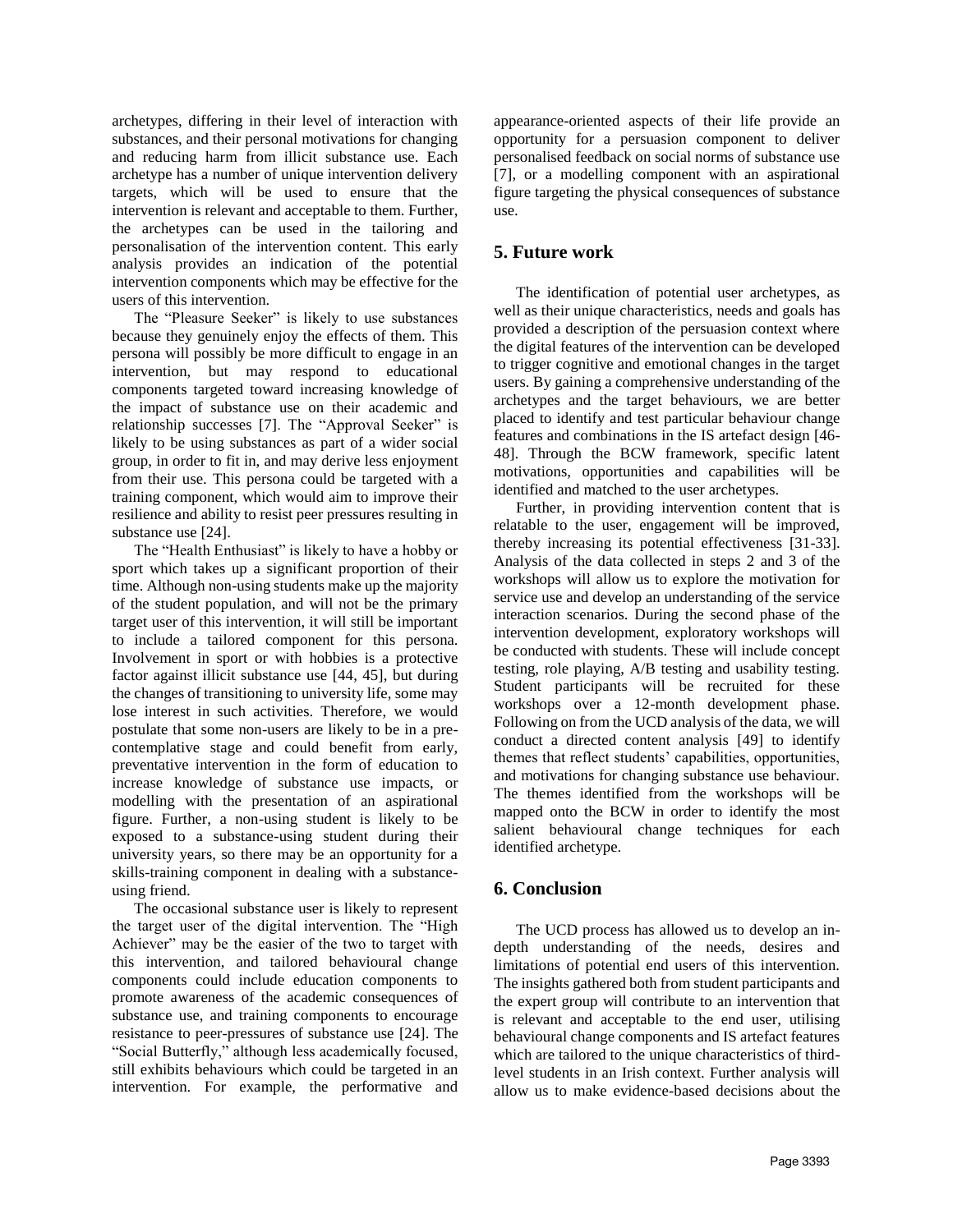content of our intervention, resulting in the development of an intervention that is familiar and acceptable to our student population.

We attempted to improve generalisability by conducting 8 persona building workshops with students from various academic disciplines and with the Student's Union Officers. The Student Union Officers have a unique insight, given that they are students themselves, and also engage in daily interactions with the wider student body. Further, the additional "expert group" workshop drew on the expertise of academics and student health clinicians who have considerable experience of working with students. This approach has provided a deep understanding of the characteristics of a student in an Irish third-level context.

#### **7. Acknowledgements**

With thanks to Dr Damien Organ for the design and facilitation of the persona-building workshops. The MiUSE project is funded by the Student Charges and Fees Forum at University College Cork.

#### **8. References**

[1] Witkiewitz K, Desai SA, Bowen S, Leigh BC, Kirouac M, Larimer ME. Development and evaluation of a mobile intervention for heavy drinking and smoking among college students. Psychology of Addictive Behaviours. 2014;28(3):639-50. DOI: 10.1037/a0034747

[2] Bendtsen P, Bendtsen M, Karlsson N, White I, McCambridge J. Online Alcohol Assessment and Feedback for Hazardous and Harmful Drinkers: findings From the AMADEUS-2 Randomized Controlled Trial of Routine Practice in Swedish Universities. Journal of Medical Internet Research. 2015;17(7):e170. DOI: 10.2196/jmir.4020

[3] Geisner IM, Varvil-Weld L, Mittmann AJ, Mallett K, Turrisi R. Brief web-based intervention for college students with comorbid risky alcohol use and depressed mood: does it work and for whom? Addictive Behaviors. 2015;42:36-43. DOI: 10.1016/j.addbeh.2014.10.030

[4] Bewick B, Trusler K, Mulhern B, Barkham M, Hill A. The feasibility and effectiveness of a web-based personalised feedback and social norms alcohol intervention in UK university students: a randomised control trial. Addictive Behaviors. 2008;33(9):1192-8. DOI: 10.1016/j.addbeh.2008.05.002

[5] Bewick BM, West R, Gill J, O'May F, Mulhern B, Barkham M, et al. Providing web-based feedback and social norms information to reduce student alcohol intake: a multisite investigation. Journal of Medical Internet Research. 2010;12(5):e59. DOI: 10.2196/jmir.1461

[6] McCambridge J, Bendtsen M, Karlsson N, White IR, Nilsen P, Bendtsen P. Alcohol assessment and feedback by email for university students: main findings from a randomised controlled trial. The British Journal of Psychiatry. 2013;203(5):334-40. DOI: 10.1192/bjp.bp.113.128660

[7] Bennett TH, Holloway KR. Drug misuse among university students in the UK: implications for prevention. Substance Use & Misuse. 2014;49(4):448-55. DOI: 10.3109/10826084.2013.846378

[8] Bennett TH, Holloway KR. Drug use among college and university students: findings from a national survey. J Subst Use. 2015;20(1):50-5. DOI: 10.3109/14659891.2013.878762

[9] Schulenberg JE, Johnson LD, O'Malley PM, Bachman JG, Miech RA, Patrick ME. Monitoring the Future national survey results on drug use, 1975-2016: College Students & Adults Ages 19-55. Ann Arbor: Institute for Social Research, The University of Michigan; 2017. Available from: [http://www.monitoringthefuture.org//pubs/monographs/mtf](http://www.monitoringthefuture.org/pubs/monographs/mtf-vol2_2016.pdf)[vol2\\_2016.pdf](http://www.monitoringthefuture.org/pubs/monographs/mtf-vol2_2016.pdf)

[10] Substance Abuse and Mental Health Services Administration. Results from the 2013 National Survey on Drug Use and Health: Summary of national findings. Rockville, MD: Substance Abuse and Mental Health Services Administration, Center for Behavioral Health Statistics and Quality; 2014. Available from: [https://www.samhsa.gov/data/sites/default/files/NSDUHresul](https://www.samhsa.gov/data/sites/default/files/NSDUHresultsPDFWHTML2013/Web/NSDUHresults2013.pdf) [tsPDFWHTML2013/Web/NSDUHresults2013.pdf](https://www.samhsa.gov/data/sites/default/files/NSDUHresultsPDFWHTML2013/Web/NSDUHresults2013.pdf)

[11] Cahill E, Byrne M. Alcohol and drug use in students attending a student health centre. Irish Medical Journal. 2010;103(8):230-3.

[12] Palmer RS, McMahon TJ, Moreggi DI, Rounsaville BJ, Ball SA. College Student Drug Use: Patterns, Concerns, Consequences, and Interest in Intervention. J Coll Student Dev. 2012;53(1):124-32. DOI: 10.1353/csd.2012.0014

[13] Juan W, Jian-Xiong D, Lan G, Yuan H, Xue G, Jing-Hui H, et al. Non-medical use of psychoactive drugs in relation to suicide tendencies among Chinese adolescents. Addictive Behaviors. 2015;51:31-7. DOI: 10.1016/j.addbeh.2015.07.003

[14] Kunst LE, Gebhardt WA. Prevalence and Psychosocial Correlates of Party-Drug Use and Associated Problems among University Students in the Netherlands. Substance Use & Misuse. 2018;53(12):2077-88. DOI: 10.1080/10826084.2018.1455700

[15] United Nations Office on Drugs and Crime. World Drug Report 2018. Vienna, Austria: United Nations publication, Sales No. E.18.XI.9; 2018. Available from: [https://www.unodc.org/wdr2018/prelaunch/WDR18\\_Booklet](https://www.unodc.org/wdr2018/prelaunch/WDR18_Booklet_1_EXSUM.pdf) [\\_1\\_EXSUM.pdf](https://www.unodc.org/wdr2018/prelaunch/WDR18_Booklet_1_EXSUM.pdf)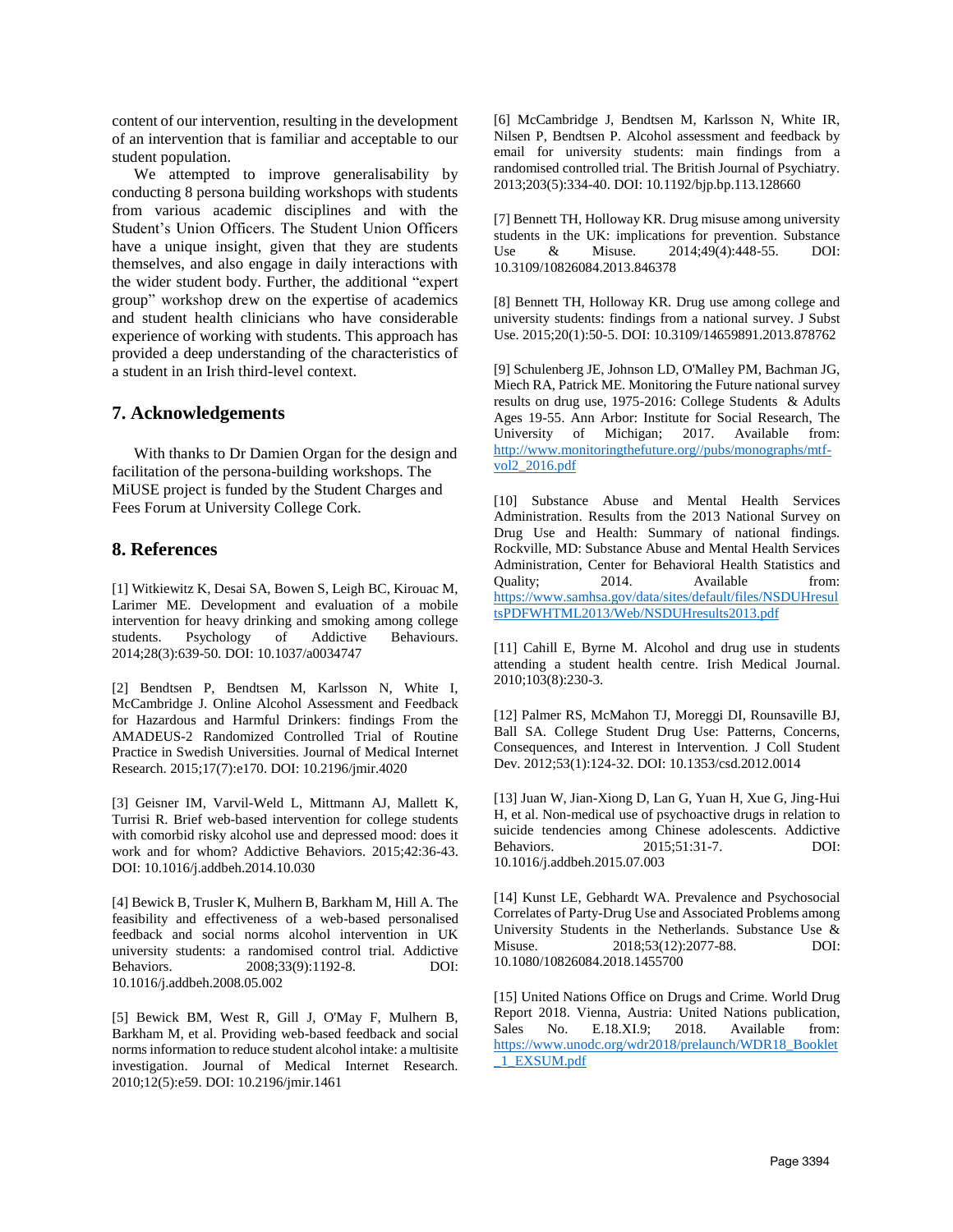[16] Skidmore CR, Kaufman EA, Crowell SE. Substance use among college students. Child and Adolescent Psychiatric Clinics. 2016;25(4):735-53. DOI: 10.1016/j.chc.2016.06.004

[17] Arria AM, Caldeira KM, Bugbee BA, Vincent K, O'Grady KE. The academic opportunity costs of substance use during college. College Park, MD: Center on Young Adult Health and Development, University of Maryland School of Public Health; 2013. Available from: [www.cls.umd.edu/docs/AcadOppCosts.pdf](file:///C:/Users/sdick/OneDrive%20-%20University%20College%20Cork/MiUSE%20Team%20Folder/Conferences/HICSS%202020/www.cls.umd.edu/docs/AcadOppCosts.pdf)

[18] Suerken CK, Reboussin BA, Egan KL, Sutfin EL, Wagoner KG, Spangler J, et al. Marijuana use trajectories and academic outcomes among college students. Drug and Alcohol Dependence. 2016;162:137-45. DOI: 10.1016/j.drugalcdep.2016.02.041

[19] Jeynes WH. The relationship between the consumption of various drugs by adolescents and their academic achievement. Am J Drug Alcohol Ab. 2002;28(1):15-35. DOI: 10.1081/Ada-120001279

[20] European Monitoring Centre for Drugs and Drug Addiction. Health and social responses to drug problems: a European guide. Luxembourg: Publications Office of the European Union; 2017. Available from: [http://www.emcdda.europa.eu/system/files/publications/6343](http://www.emcdda.europa.eu/system/files/publications/6343/TI_PUBPDF_TD0117699ENN_PDFWEB_20171009153649.pdf) [/TI\\_PUBPDF\\_TD0117699ENN\\_PDFWEB\\_2017100915364](http://www.emcdda.europa.eu/system/files/publications/6343/TI_PUBPDF_TD0117699ENN_PDFWEB_20171009153649.pdf) [9.pdf](http://www.emcdda.europa.eu/system/files/publications/6343/TI_PUBPDF_TD0117699ENN_PDFWEB_20171009153649.pdf)

[21] Horwood LJ, Fergusson DM, Hayatbakhsh MR, Najman JM, Coffey C, Patton GC, et al. Cannabis use and educational achievement: Findings from three Australasian cohort studies. Drug and Alcohol Dependence. 2010;110(3):247-53. DOI: 10.1016/j.drugalcdep.2010.03.008

[22] Cameron D, Epton T, Norman P, Sheeran P, Harris PR, Webb TL, et al. A theory-based online health behaviour intervention for new university students (U@Uni:LifeGuide): results from a repeat randomized controlled trial. Trials. 2015;16(1):555. DOI: 10.1186/s13063-015-1092-4

[23] Epton T, Norman P, Dadzie AS, Harris PR, Webb TL, Sheeran P, et al. A theory-based online health behaviour intervention for new university students (U@Uni): results from a randomised controlled trial. BMC Public Health. 2014;14(1):563. DOI: 10.1186/1471-2458-14-563

[24] Haug S, Paz Castro R, Meyer C, Filler A, Kowatsch T, Schaub MP. A Mobile Phone-Based Life Skills Training Program for Substance Use Prevention Among Adolescents: Pre-Post Study on the Acceptance and Potential Effectiveness of the Program, Ready4life. JMIR mHealth and uHealth. 2017;5(10):e143. DOI: 10.2196/mhealth.8474

[25] Lee CM, Neighbors C, Kilmer JR, Larimer ME. A brief, web-based personalized feedback selective intervention for college student marijuana use: a randomized clinical trial. Psychol Addict Behav. 2010;24(2):265-73. DOI: 10.1037/a0018859

[26] Elliott JC, Carey KB. Correcting exaggerated marijuana use norms among college abstainers: a preliminary test of a preventive intervention. Journal of Studies on Alcohol and Drugs. 2012;73(6):976-80. DOI: 10.15288/jsad.2012.73.976

[27] Elliott JC, Carey KB, Vanable PA. A preliminary evaluation of a web-based intervention for college marijuana use. Psychol Addict Behav. 2014;28(1):288-93. DOI: 10.1037/a0034995

[28] Palfai TP, Saitz R, Winter M, Brown TA, Kypri K, Goodness TM, et al. Web-based screening and brief intervention for student marijuana use in a university health center: pilot study to examine the implementation of eCHECKUP TO GO in different contexts. Addictive Behaviors. 2014;39(9):1346-52. DOI: 10.1016/j.addbeh.2014.04.025

[29] Christoff Ade O, Boerngen-Lacerda R. Reducing substance involvement in college students: a three-arm parallel-group randomized controlled trial of a computerbased intervention. Addictive Behaviors. 2015;45:164-71. DOI: 10.1016/j.addbeh.2015.01.019

[30] Organ D, Dick S, Hurley C, Heavin C, Linehan C, Dockray S, et al., A Systematic Review of User-Centred Design Practices in Illicit Substance Use Interventions for Higher Education Students. 25th European Conference on Information Systems - Beyond Digitization: Facets of Socio-Technical Change; 2018; Portsmouth, UK.

[31] McCurdie T, Taneva S, Casselman M, Yeung M, McDaniel C, Ho W, et al. mHealth consumer apps: the case for user-centered design. Biomedical Instrumentation & Technology. 2012;46(s2):49-56.

[32] van Gemert-Pijnen JE, Nijland N, van Limburg M, Ossebaard HC, Kelders SM, Eysenbach G, et al. A holistic framework to improve the uptake and impact of eHealth technologies. Journal of Medical Internet Research. 2011;13(4):e111. DOI: 10.2196/jmir.1672

[33] LeRouge C, Ma J, Sneha S, Tolle K. User profiles and personas in the design and development of consumer health technologies. International Journal of Medical Informatics. 2013;82(11):e251-e68.

[34] Kelders SM, Oinas-Kukkonen H, Oörni A, van Gemert-Pijnen JEWC. Health Behavior Change Support Systems as a research discipline; A viewpoint. International Journal of Medical Informatics. 2016;96:3-10. <https://doi.org/10.1016/j.ijmedinf.2016.06.022>

[35] Oinas-Kukkonen H, Harjumaa M. Persuasive systems design: Key issues, process model, and system features. Communications of the Association for Information Systems. 2009;24(1):28.